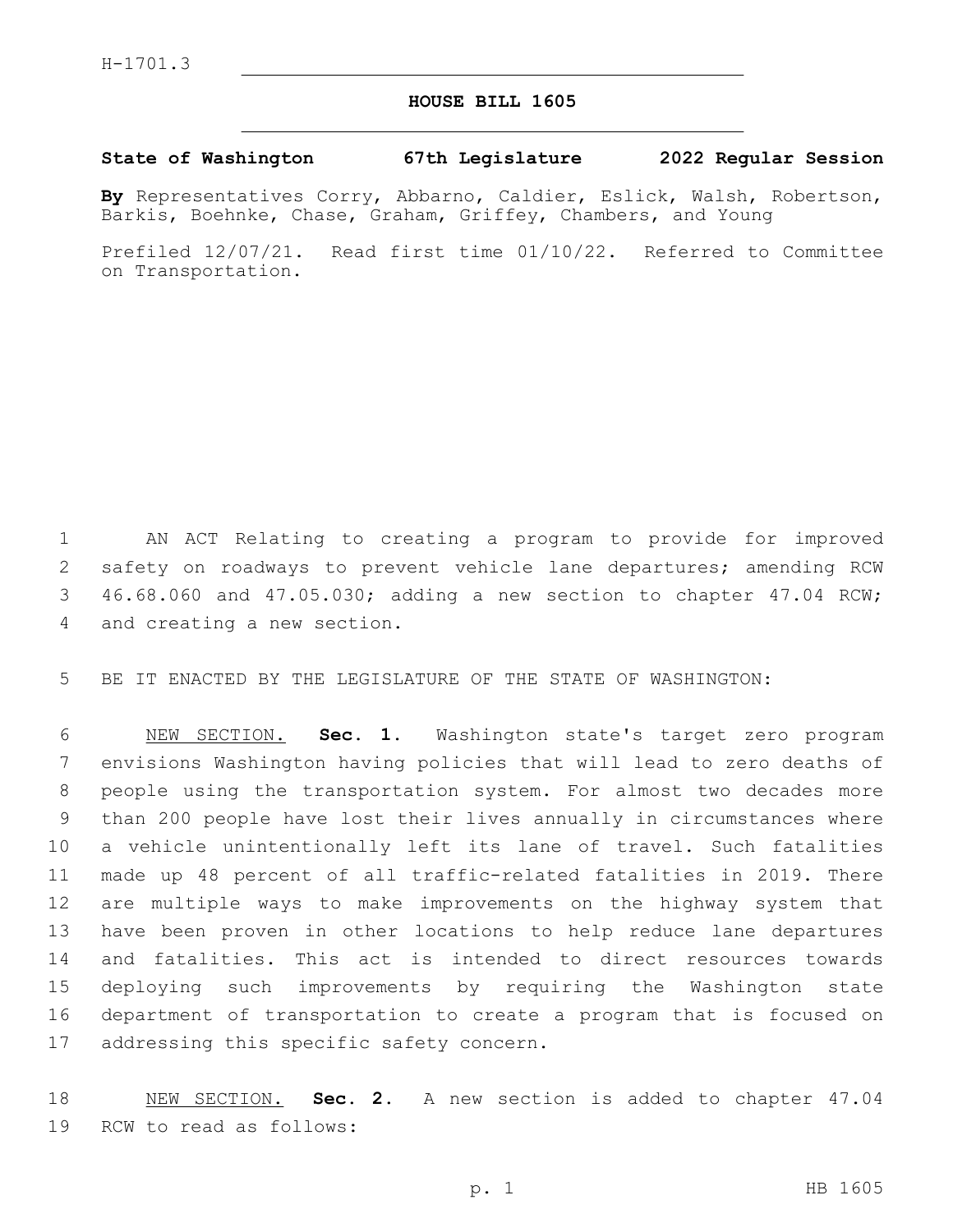(1)(a) The department shall establish a reducing rural roadway departures program to provide funding for safety improvements specific to preventing lane departures in areas where the departure is likely to cause serious injuries or death. Funding under this 5 program may be used to:

 (i) Widen roadway shoulders or modify roadway design to improve 7 visibility or reduce lane departure risks;

 (ii) Improve markings and paint on roadways, including making markings on roads more visible for vehicles with lane departure 10 technology;

11 (iii) Apply high friction surface treatments;

 (iv) Install rumble strips, signage, lighting, raised barriers, medians, guardrails, cable barriers, or other safety equipment, including deployment of innovative technology and connected 15 infrastructure devices;

 (v) Remove or relocate fixed objects from rights-of-way that pose a significant risk of serious injury or death if a vehicle were to 18 collide with the object due to a lane departure;

 (vi) Repair or replace existing barriers that are damaged or 20 nonfunctional; or

 (vii) Take other reasonable actions that are deemed likely to address or prevent vehicle lane departures in specific areas of 23 concern.

 (b) The department must create a program whereby it can distribute funding or install safety improvements listed in (a) of this subsection on state, county, small city, or town roads in rural areas that have a high risk of having or actually have incidents of serious injuries or fatalities due to vehicle lane departures. Any installation of safety measures that are not under the jurisdiction of the department must be done with permission from the entity that is responsible for operation and maintenance of the roadway.

 (c) The department's program must create a form and application process whereby towns, small cities, counties, and transportation benefit districts may apply for program funding for high risk areas in their jurisdictions in need of safety improvements.

 (d) Subject to the availability of amounts appropriated for this specific purpose, the department must issue program funding for purposes defined in (a) and (b) of this subsection in a geographically diverse manner throughout the state. Criteria used to assess a location can include the communities inability or lack of

p. 2 HB 1605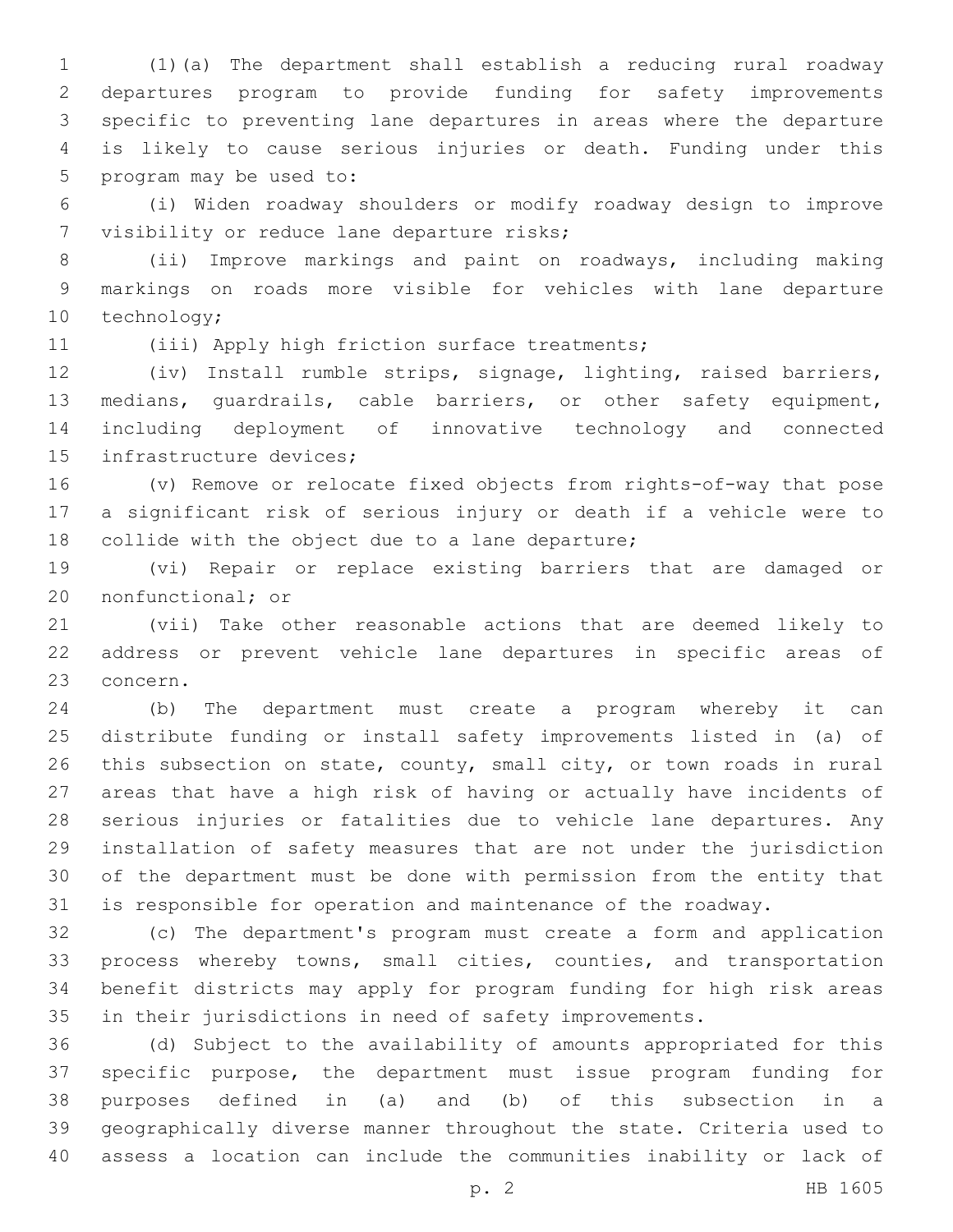resources to make the corrections themselves and to make corrections 2 where there has been historic disparate impacts.

 (e) By December 31st of each year when there is funding distributed in accordance with this program, the department must provide the transportation committees of the legislature and the traffic safety commission with a list of locations that received funding and a description of the safety improvements installed there.

 (2) During the first five years of the program, the department must track incidence of lane departures at the locations where the new infrastructure is installed and evaluate the effectiveness of the 11 safety improvements.

 **Sec. 3.** RCW 46.68.060 and 2021 c 333 s 706 are each amended to 13 read as follows:

 There is hereby created in the state treasury a fund to be known as the highway safety fund to the credit of which must be deposited all moneys directed by law to be deposited therein. This fund must be used for carrying out the provisions of law relating to driver licensing, driver improvement, financial responsibility, cost of furnishing abstracts of driving records and maintaining such case records, and to carry out the purposes set forth in RCW 43.59.010, 21 ((and)) chapters 46.72 and 46.72A RCW, and section 2 of this act. During the 2013-2015 and 2015-2017 fiscal biennia, the legislature may transfer from the highway safety fund to the Puget Sound ferry operations account, the motor vehicle fund, and the multimodal transportation account such amounts as reflect the excess fund balance of the highway safety fund. During the 2017-2019, 2019-2021, and 2021-2023 fiscal biennia, the legislature may direct the state treasurer to make transfers of moneys in the highway safety fund to the multimodal transportation account and the state patrol highway 30 account.

 **Sec. 4.** RCW 47.05.030 and 2007 c 516 s 7 are each amended to 32 read as follows:

 (1) The office of financial management shall propose a comprehensive ten-year investment program for the preservation and improvement programs defined in this section, consistent with the policy goals described under RCW 47.04.280. The proposed ten-year investment program must be forwarded as a recommendation by the office of financial management to the legislature, and must be based